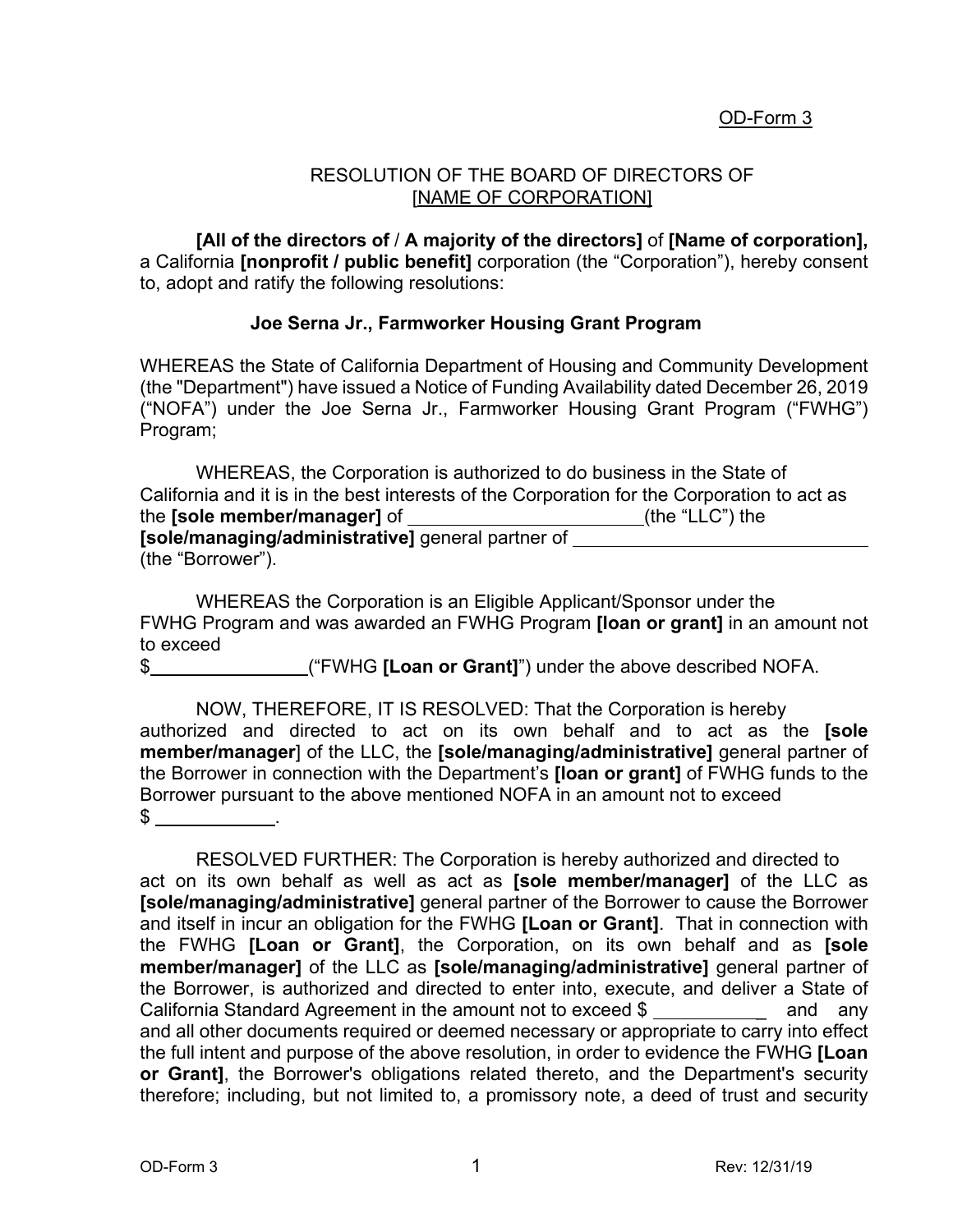agreement, a regulatory agreement, a development agreement and certain other documents required by the Department as security for, evidence of or pertaining to the FWHG **[Loan or Grant]**, and all amendments thereto (collectively, the "FWHG **[Loan or Grant]** Documents").

RESOLVED FURTHER: The Corporation shall be subject to the terms and conditions as specified in the Standard Agreement(s). Funds are to be used for allowable capital asset project expenditures to be identified in Exhibit A of the Standard Agreement(s). The application in full is incorporated as part of the Standard Agreements(s). Any and all activities funded, information provided, and timelines represented in the application are enforceable through the Standard Agreement(s). The Corporation hereby agrees to use the funds for eligible capital asset(s) in the manner presented in the application as approved by the Department and in accordance with the NOFA, Program Regulations and application package.

RESOLVED FURTHER: That **[Name(s) and Title(s) of Corporate Officer(s)] [is/are]** hereby authorized to execute the FWHG **[Loan or Grant]** Documents and the FWHG **[Loan or Grant]** Documents, and any amendment or modifications thereto, on behalf of the Corporation for itself and as **[sole member/manager]** of the LLC as **[sole/managing/administrative]** general partner of the Borrower

RESOLVED FURTHER: That this resolution shall take effect immediately upon its passage.

Passed and adopted, effective as of \_\_\_\_\_\_\_\_\_\_\_, 20\_\_\_, by the consent of the Board of Directors of the Corporation by the following vote:

AYES NAYS

ABSTAIN ABSENT

[Name] [Title]

## CERTIFICATE OF THE SECRETARY

The undersigned, Secretary of the Corporation does hereby attest and certify that the **[foregoing / attached]** Resolution is a true, full and correct copy of a resolution duly adopted at a meeting of said corporation which was duly convened and held on the date stated thereon, and that said document has not been amended, modified, repealed or rescinded since its date of adoption and is in full force and effect as of the date hereof.